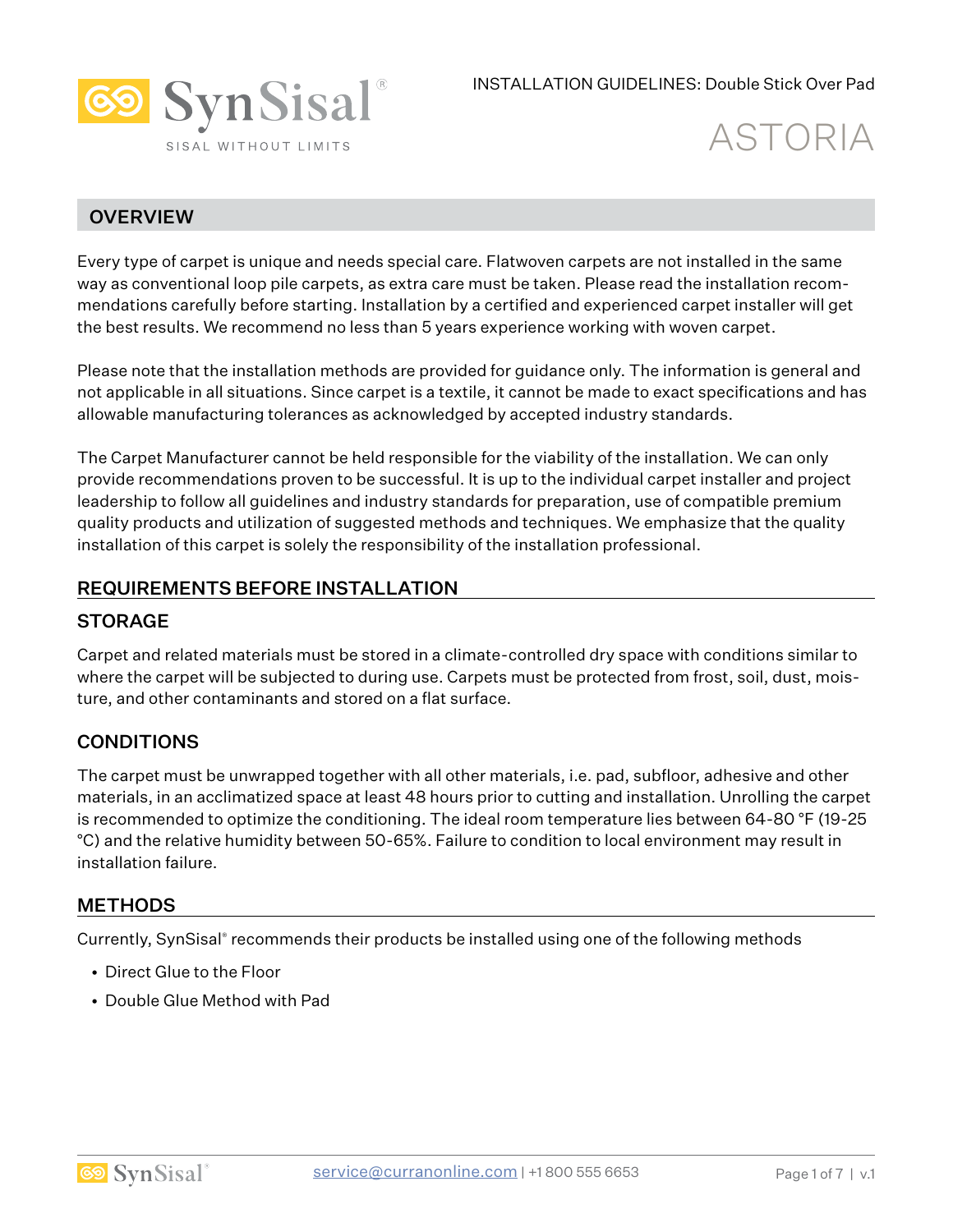# **NOTEWORTHY**

Please make sure that the carpet technicians are aware of and understand the content of the *SynSisal® Installation Guidelines* before starting the installation. In all cases, installers must adhere to the minimum standards as set forth in the CRI-104 Standard for Installations of Commercial Carpet In case of doubts or questions, please contact our **Technical Advisory Team.** For your convenience, more information may be found at www.SynSisal.com/technical

#### SUBSTRATE PREPARATION:

**A** Direct Glue Down and Double Stick Installations on Concrete **A** 

Slab must be tested for moisture emissions prior to installation. Guidelines for the following tests must be followed. We strongly recommended that a qualified independent third-party testing agency be used for determining moisture and alkalinity conditions of a concrete slab well in advance of the installation, allowing time for corrective measures if necessary. Testing by an independent third-party specialist to determine installation suitability is a prudent and necessary safeguard for general contractors, owners, architects, and installation contractors to reduce the risk of concrete slab moisture related flooring failures. As a minimum, testing agencies or individuals are required to demonstrate verifiable experience in concrete moisture testing or be certified by a recognized organization.

# **TESTING**

The following represent acceptable test results and methods prior to installing SynSisal® :

• PH - Alkalinity

ASTM F710 Reading must be no greater than 10 with the ideal range of PH reading of 7-10

• RH - Relative Humidity Test Methods

ASTM-F2170 (Recommended) In-Situ Probe results no more than 60%

ASTM-F1869 Test Method Maximum Limit 3.0 lb/1000 ft2 (170 µg/m2 ) per 24 hr.

#### FLOOR PREPARATION

ASTM F710 Floor must be prepared to meet *Standard Practice for Preparing Concrete Floors to Receive Resilient Flooring*. The owner or general contractor is responsible for providing an acceptable substrate for the specified installation.

This includes, but not limited to following criteria:

- No cracks (in case of cracks, they must be patched and sealed properly)
- Unevenness must be repaired; the floor surface may not be rough and porous
- Residual adhesives and other soiling must be removed properly by mechanical method as noted below or completely encapsulated with an appropriate self-leveling material. Chemical stripping agents may leave residue, rendering new adhesive useless.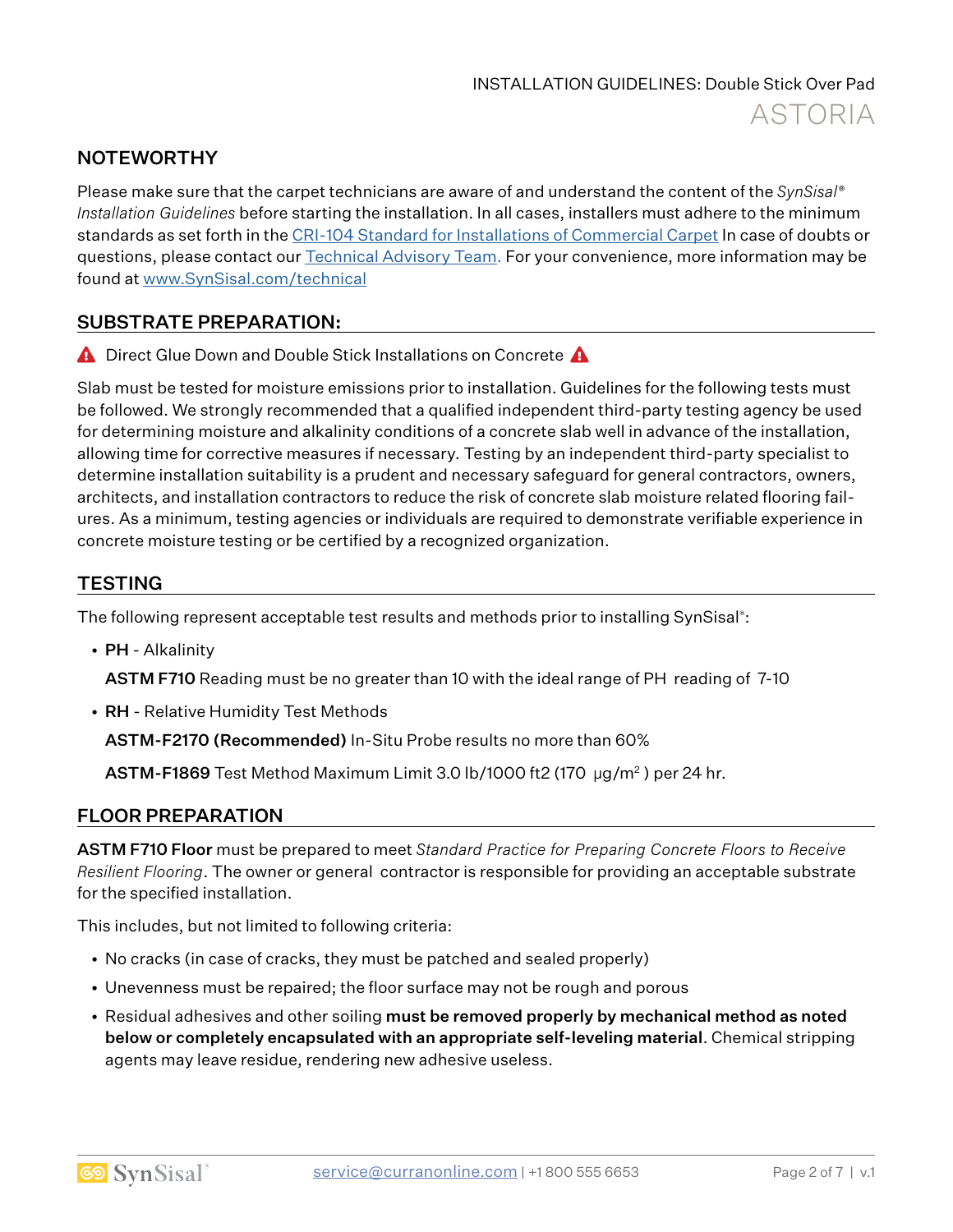#### **NOTE**

For specific instruction for preparing a floor or removing a preexisting flooring, please familiarize yourself with the Resilient Floor Covering Institute's document, *Recommended Work Practices for Removal of Resilient Floor Coverings*.

- The floor temperature is not less than 59 °F (15 °C)
- In case of radiant heat floors, the carpet may not be continuously exposed to a higher temperature than 85 °F (30 °C) to avoid changes in material stability.
- The subfloor must be clean and vacuumed (dust-free)

Carpet and pad are required to be installed over a properly prepared substrate that is suitable for the specific product and installation method selected. All cracks, holes and flooring irregularities are required to be repaired to ensure a flat, smooth substrate, prevent accelerated wear and telegraphing substrate irregularities.

# INSTALLATION FOR DOUBLE STICK OVER PADDING

CAUTION: Because significant differences exist in various carpet cushions, consult with the manufacturer of the cushion, and adhesive for recommendations regarding this installation method. Only materials specifically designed for this installation method may be used.

#### FLOOR PREPARATION

The floor should be clean and free of dust, debris, and other contaminants. All loose tiles, boards, or fasteners should be removed or repaired prior to beginning the installation.

#### PADDING (Recommended underlayment: TredMOR2580)

PLANNING FOR SEAMS— Keep seams to a minimum. When possible, position seams so that:

- Cushion should be cut to the longest lengths possible and should run perpendicular to carpet seams.
- If this is not possible, parallel cushion seams should be off-set a minimum of 6" (15.24 cm) from the carpet seam.
- Seams should be butted with no compression or gaps
- Do Not tape or staple seams when installing Double Glue method

#### ADHESIVE USE AND SPECIFICATION (Required Adhesive: Chapco/Bostik)

#### CUSHION TO FLOOR \*\*Always refer to cushion manufacturer for product specific instructions.

The use of pressure-sensitive adhesive applied with a 1/16" or 1.5875mm (width) x 1/32" or 0.79375mm (depth) x 1/32" or 0.79375mm (spacing) U-notched trowel is suggested for attaching cushion to the floor. Make sure to observe the proper curing time (as indicated by the adhesive manufacturer's instructions) to allow the adhesive to "tack-up" sufficiently prior to laying in the cushion. Failure to allow for adequate adhesive setup may permanently bond the cushion to the floor, making removal unnecessarily difficult.

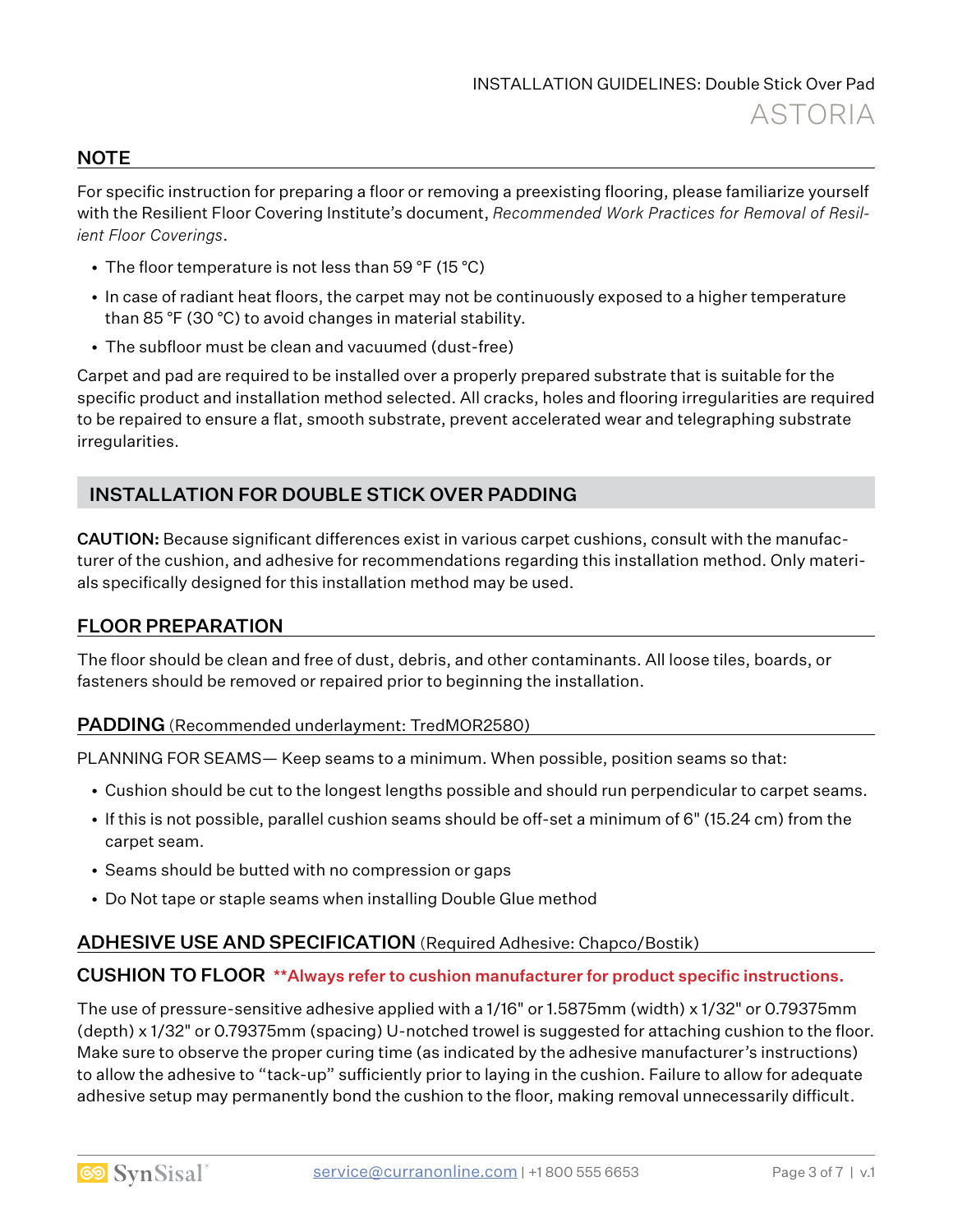# CARPET TO CUSHION

Only a premium-quality, multi-purpose adhesive must be used to attach the carpet to the cushion. Adhesive should be applied in sufficient amounts as to fill any recesses created by the carpet backing. A minimum U-notched trowel size of 1/8" or 3.175mm (width) X 1/8" or 3.175mm (depth) X 1/16" or 1.5875mm spacing is required. The effective spread rate should be between 5 and 8 square yards per gallon (22.65  $m<sup>2</sup>$  and 36.24 $m<sup>2</sup>$  per liter). Follow all instructions on the manufacturers label with regards to spread rate and proper open time. The adhesive should cover the underlayment completely including tightly to perimeter walls to prevent excess curling. 100% adhesive transfer is required for a proper installation.

#### SEAMING CARPET

- With SynSisal, we do not recommend head seams/cross joins.
- We do not recommend the use of seaming tape when installing with the double glue method

 When seams become necessary in doorways joining hall areas into adjacent rooms, ensure that the seam is directly underneath the center of the door when in the closed position. Take care to use a premium quality acrylic based seam sealer on both cut edges before seaming.

# <u>CUTTING SEAMS PROPERLY: ASTORIA</u>

� When cutting seams, be mindful of the quality of material you are working with. Always use sharp blades. Do not use hook blades, as they will cause excessive and unnecessary fraying.



Figure 1: Cut between Paired Loops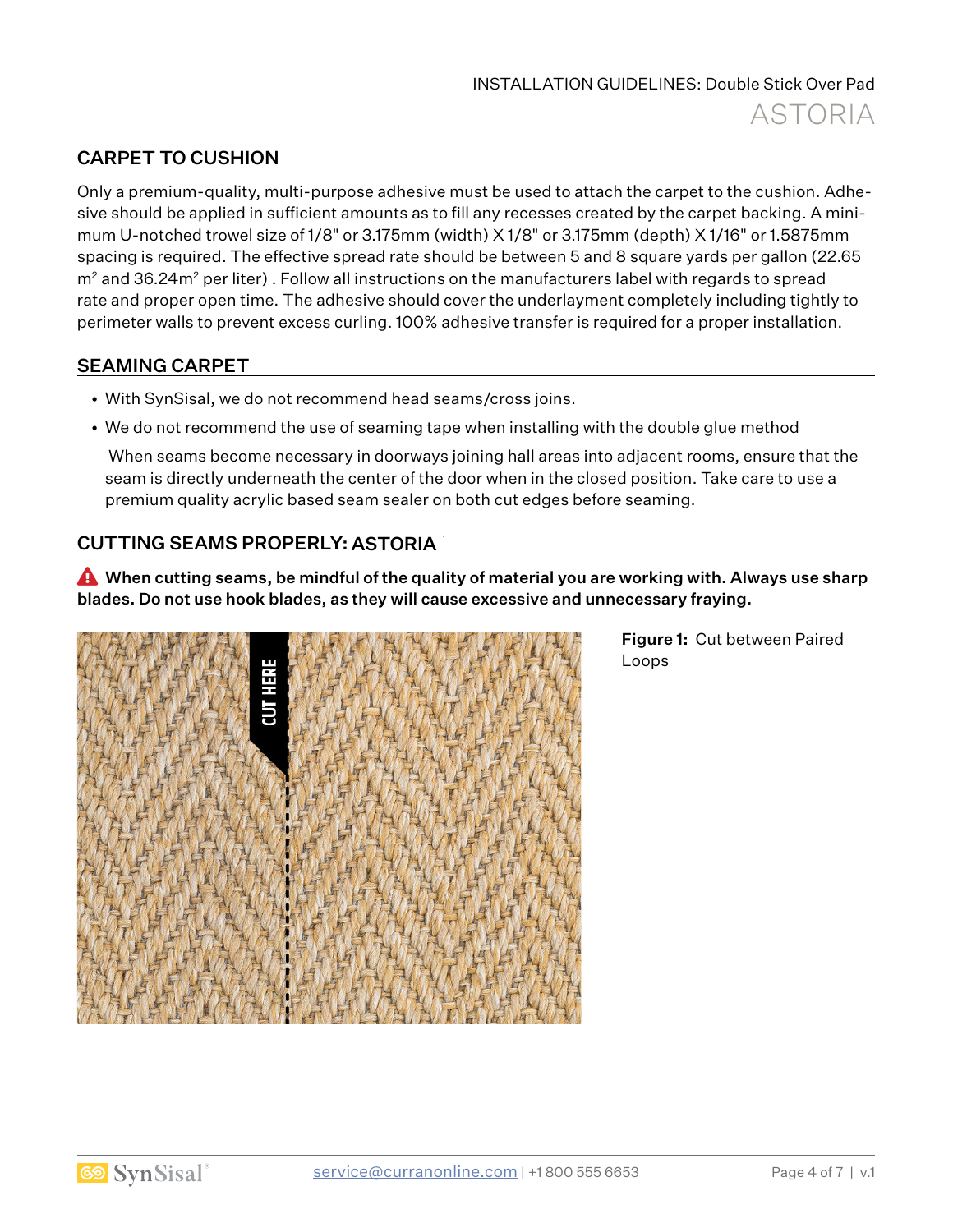

Figure 2: Take care to leave lower lockstitch on "good" side of seam

# PRIMARY SHEET

If possible given the layout, cut in approx. 1 inch (2.54 cm) from the factory edge using a top cutter along the row of weaving to ensure a clean cut seam. Follow the warp row of the weave precisely, to avoid fraying and loosening of the weave. Seal edge immediately using a premium quality edge sealer, to prevent loss of yarn and blossoming of weft yarn. NOTE: Cutting must be made exactly along the pile-warp yarn.

# SECONDARY SHEET

Following the same method as above, cut the adjoining breadth of carpet at the appropriate point, to ensure proper continuity of the weave repeat.

The nature of a backed carpet is such that a perfect pattern match will be less achievable with longer lengths of seams. This cannot be entirely avoided and, as with any backed textile, complete pattern match cannot be guaranteed.\*\*

\*\* Due to anomalies in the manufacturing process, or unavoidable job site situations, it may become necessary to trace cut secondary sheet to primary sheet across the warp yarns to achieve a tight-fitting seam. THIS SHOULD ONLY BE DONE IF IT BECOMES IMPOSSIBLE TO PLACE THE CUT EDGES TIGHTLY TOGETHER. If this becomes necessary, you must seal seams with ample seam sealer followed by a pinwheel or "porcupine" roller, to facilitate the blending of the face yarns within the seam.

When finished adhering the carpet, roll the full area of carpet with a minimum of 50 lb (22.7 kg) to maximum of 75 lb (34 kg) roller. Be sure to remove all trapped air bubbles. For the best result, the carpet should not be trimmed around the walls immediately after installing, but ideally wait for 24 hours to let adhesives dry, which allows for possible shrinkage. We recommend a wall base to be applied after all walls have been trimmed in, next to the wall.

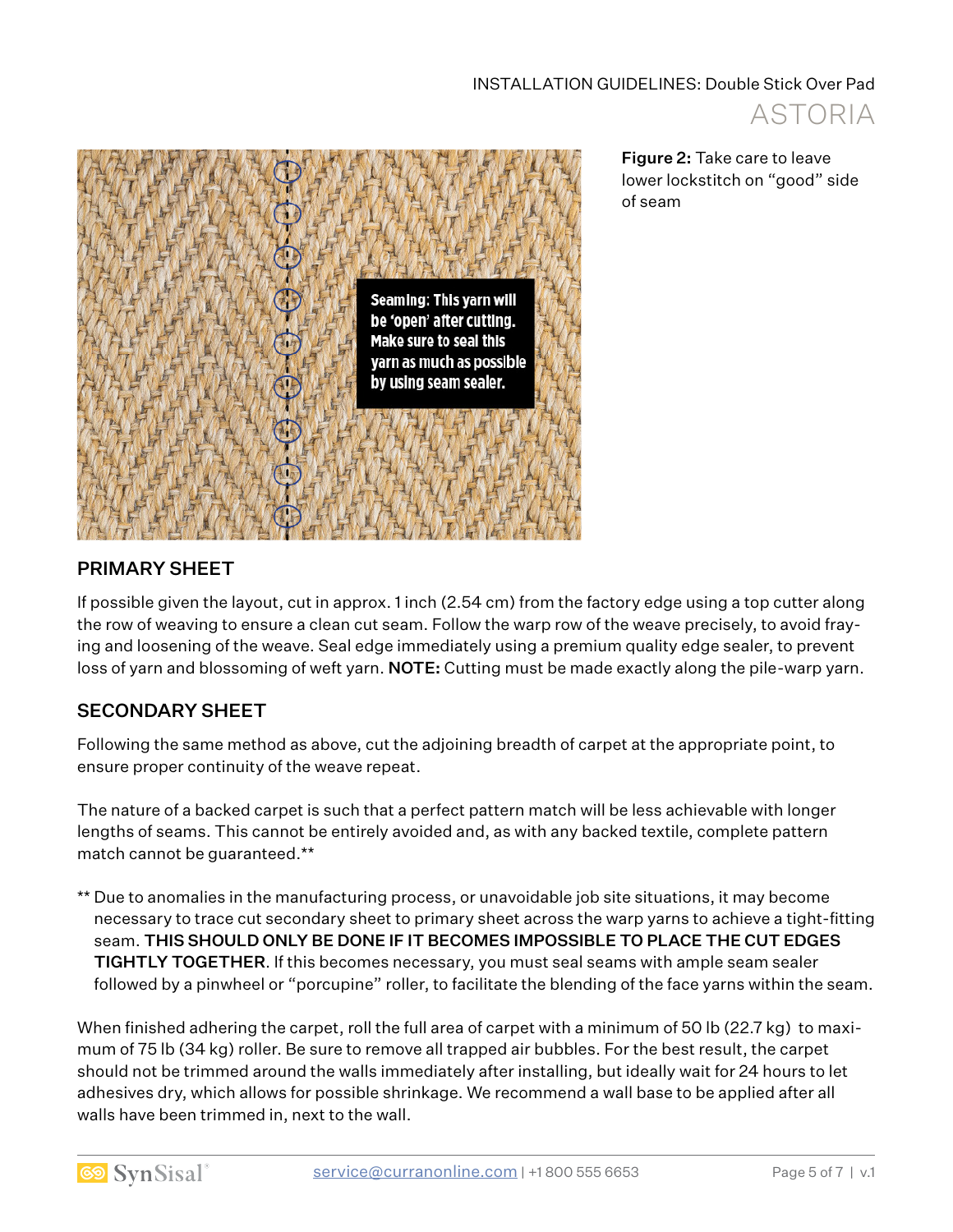# PERIMETER EDGE SEALING

It is absolutely critical that every exposed cut edge be sealed. For example; seams, door jams, around perimeter between pad and wall (if no base is present) and transition areas. Edge Sealer should be applied in sufficient quantity to seal edges and secure face yarns. Sealer should cover the thickness of the backing with minimal contamination of the face yarns.

\* Failure to properly seal all edges may result in edge fraying, delamination, pile loss, seam separation and possible trip hazards.

#### FINAL FINISH

The entire installation area should be left clean and neat, cleared of tools and waste. The carpet should be carefully inspected to ensure it is totally flat and free from air bubbles. Loose fibers should be removed and, if required, sharp napping scissors should be used.

#### DO NOT PULL LOOSE YARNS BUT RATHER, CLIP THEM AT THE BASE TO PREVENT RAVELING.



# GENERAL AFTERCARE – POST INSTALLATION

#### CURING ADHESIVES

It is recommended that pedestrian traffic be restricted to necessary installation personnel only for a minimum of 24-48 hours to allow adhesives to cure properly. Premature traffic may cause installation failure.

Restrict carpet exposure to water from cleaning or other sources for a minimum of 30 days. Room temperature should not fall below 50°F (10°C).

**DO NOT COVER COMPLETED AREAS WITH PLASTIC.** The newly installed carpet should be protected against damage and contamination from traffic and craftsmen of other trades. If protection of the area is necessary, be sure to use a breathable material, to allow moisture from the adhesive to escape. Otherwise installation failure may result. Take care not to use products that may cause a slipping or tripping hazard. Plywood, Masonite, pressboard or some other hardboard may be used, especially if exposed to rolling traffic.